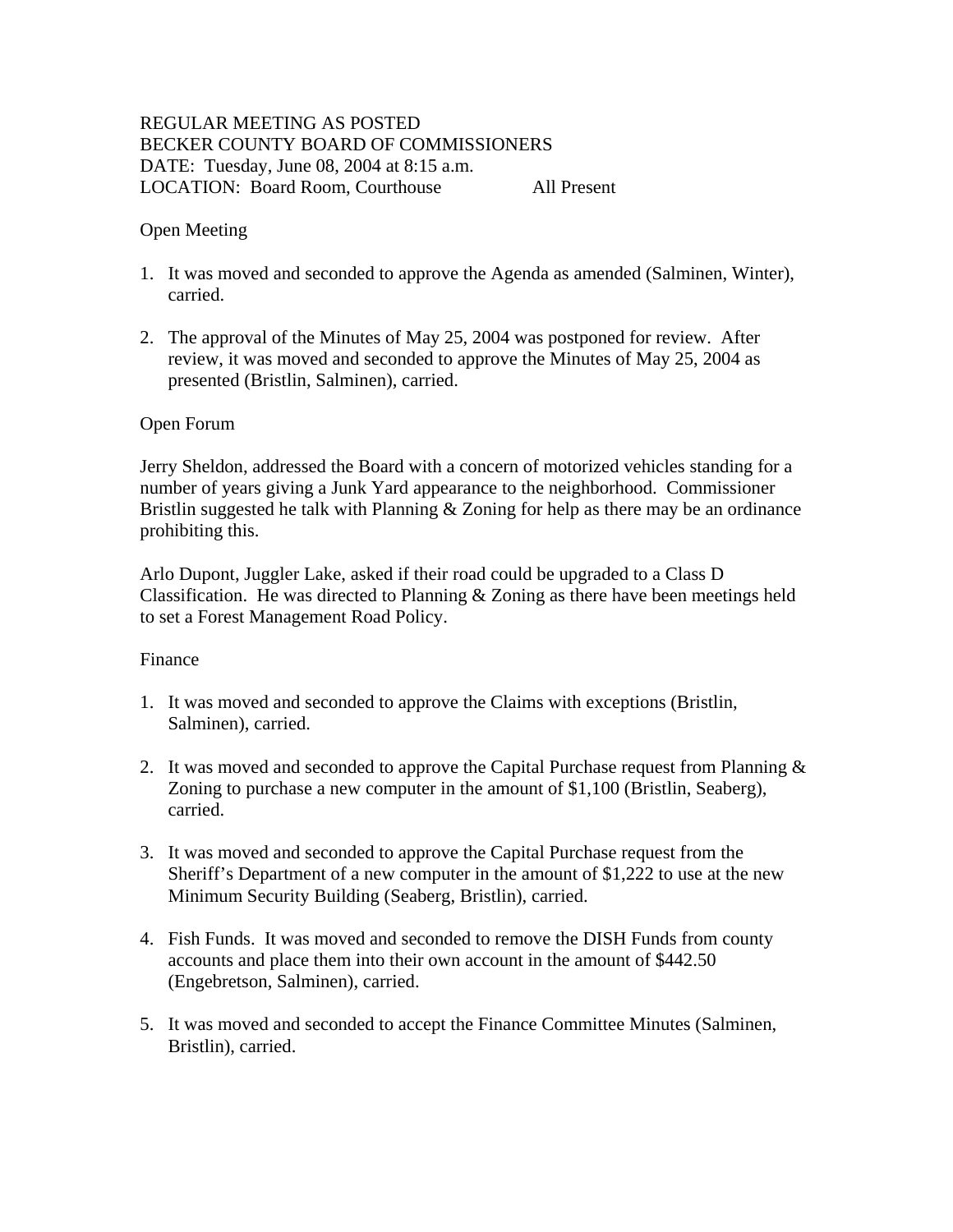### Auditor

- 1. It was moved and seconded to approve the Gambling Application for the Forest Riders ATV Club for operations at Two Inlets Country Store in Two Inlets Township (Salminen, Engebretson), carried.
- 2. It was moved and seconded to accept from Leonard G. Thelen, Sr, a deed conveying a small narrow tract of land he owns to Becker County. This tract lies under County Road #46 and there is no tax due or past due (Engebretson, Bristlin), carried.
- 3. It was moved and seconded to pass Resolution No. 06-04-1A, to fill a full-time Property Specialist/Election Coordinator position in the County Auditor's Department due to a resignation (Bristlin, Seaberg), carried.
- 4. It was moved and seconded to approve the motion of reorganization of the Auditor's Office adding supervisory duties to the current Deputy Auditor pending the recommendation of the Review Board (Engebretson, Salminen), carried.

#### Assessor

1. It was moved and seconded to approve the following Abatements for 2004 (Seaberg, Bristlin), carried.

| Parcel #    | Twp/City             | Amount    | Reason         |
|-------------|----------------------|-----------|----------------|
| 02.0057.000 | Audubon              | $+$ \$472 | Error          |
| 08.1084.000 | Detroit              | 176       | Homestead      |
| 13.9007.000 | GreenValley          | 66<br>$+$ | Error          |
| 13.9014.000 | <b>Green Valley</b>  | 66        | Error          |
| 14.0118.000 | Hamdem               | 252       | Classification |
| 16.0034.002 | Holmesville          | $+290$    | Error          |
| 17.0389.001 | Lake Eunice          | 202       | Homestead      |
| 19.0572.000 | Lake View            | $+ 130$   | Classification |
| 34.0067.000 | Two Inlets           | 526       | Error          |
| 49.0270.000 | <b>Detroit Lakes</b> | 686       | Classification |
| 49.0871.245 | <b>Detroit Lakes</b> | 894       | Classification |

2. It was moved and seconded to approve the following Abatement for 2003 (Engebretson, Salminen), carried.

| Parcel #    | Twp/City      | Amount | Reason         |
|-------------|---------------|--------|----------------|
| 14.0118.000 | <b>Hamden</b> |        | Classification |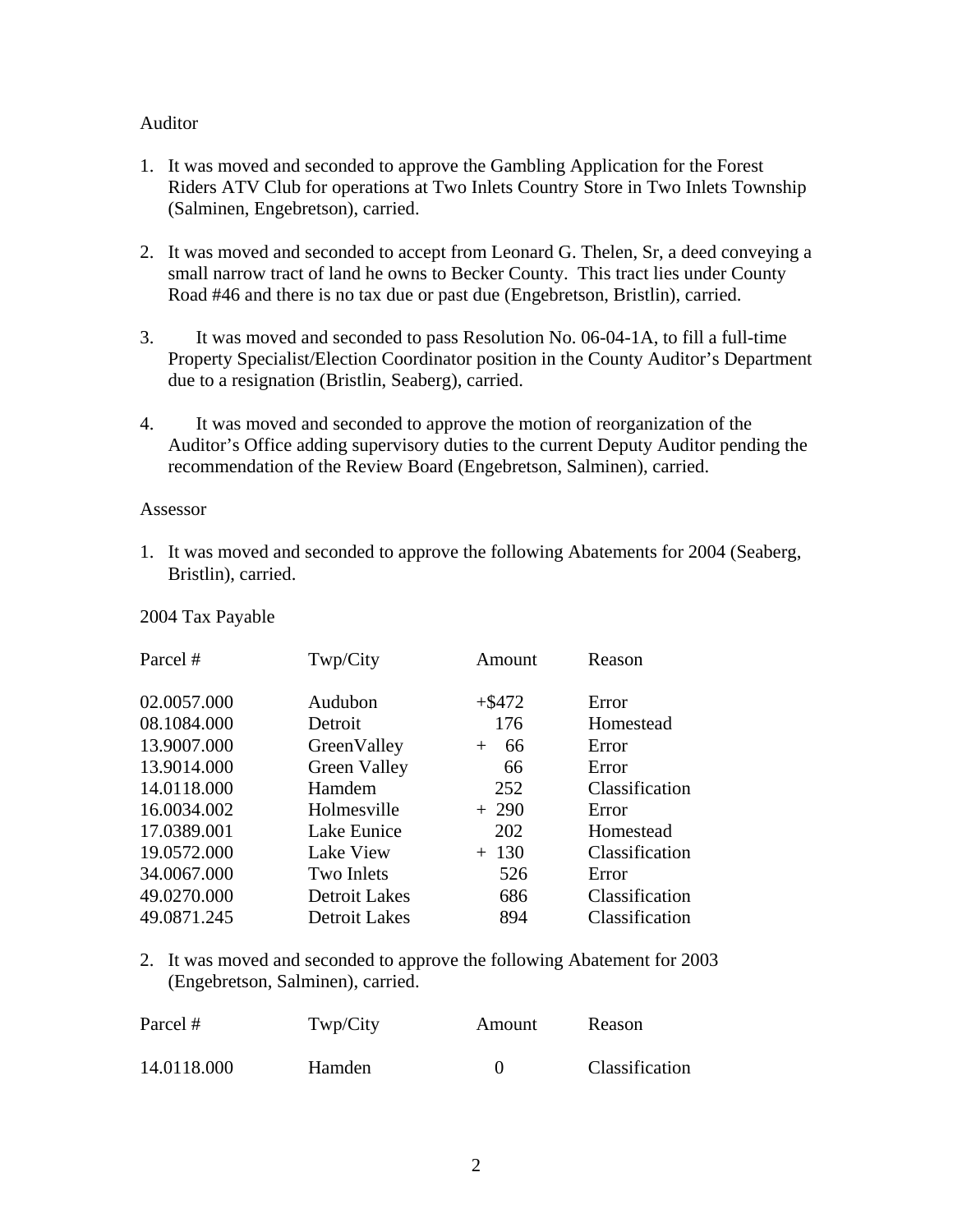## Environmental Services

- 1. It was moved and seconded to approve the Agenda as amended (Bristlin, Salminen), carried.
- 2. It was moved and seconded to accept the bids on the cement work at the HHW Building. Wordage was changed to say accept the lowest "quotes." Hoban Construction was the low bidder at \$9,890 (Engebretson, Bristlin), carried.
- 3. An update was given on the Homeland Security Grant. It was moved and seconded to move forward with this grant and authorize the Board Chair and County Administrator to sign on behalf of the County (Bristlin, Salminen), carried.

# Highway

1. It was moved and seconded to accept the Highway Construction Status - Updated 6/08/04 (Seaberg, Salminen), carried.

# Human Services

- 1. It was moved and seconded to approve the Agenda as amended (Engebretson, Salminen), carried.
- 2. It was moved and seconded to accept the Transit Claims as presented (Engebretson, Salminen), carried.
- 3. It was moved and seconded to approve our share of the Becker County Senior Coordinator Contract in the amount of \$8,800 for 2004 (Engebretson, Salminen), carried.
- 4. It was moved and seconded to pass Resolution No. 06-04-1B, authorizing to fill a full-time Social worker position in the Human Service Department due to an internal transfer from the Merit System Pool List (Salminen, Bristlin), carried.
- 5. It was moved and seconded to pass Resolution No. 06-04-1C, authorizing to fill an Office Support Vacancy (Salminen, Bristlin), carried.
- 6. It was moved and seconded to approve a purchase of services contract with Bonnie Storm Group Home (Engebretson, Bristlin), carried.
- 7. It was moved and seconded to approve a purchase of services contract with Barbara VanOfferen Group Homes (Bristlin, Salminen), carried.
- 8. It was moved and seconded to approve a purchase of services contract with Terry Gette for PCA and RN Services (Bristlin, Salminen), carried.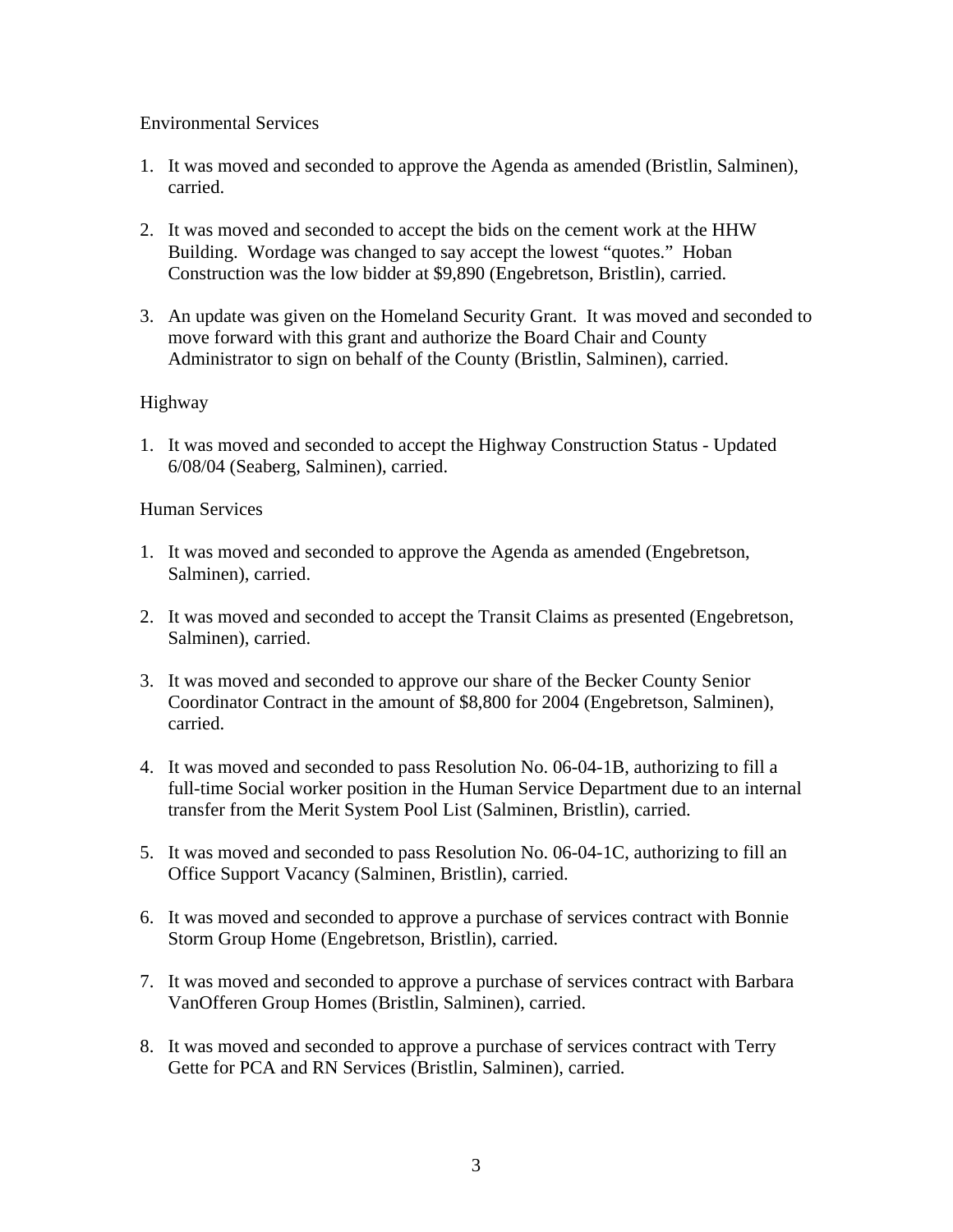- 9. It was moved and seconded to accept the Family Services, Adult Services and Probation Placement Reports (Salminen, Bristlin), carried.
- 10. It was moved and seconded to approve the Human Services Claims (Engebretson, Salminen), carried.

## **Commissioners**

- 1. Reports & Correspondence:
	- a. Regional Economic Development Meeting, Commissioner Engebretson
	- b. Task Force/Association of Minnesota Counties, Commissioner Engebretson
	- c. Negotiation Committee Meeting, Brian C. Berg
- 2. Appointments:
- 3. Meeting Attendance by the County Board:
	- a. AMC Conference August 11 13, 2004 (Salminen, Engebretson), carried.
	- b. Joint Powers Meeting was discussed.
	- c. WE-Fest Management Meeting, Commissioner Seaberg will attend by Consensus of the Board.
	- d. Ag & Extension Meeting, Thursday, June 24, 2004 at 7:30 a.m., Bremmer Bank, Detroit Lakes, MN. (Bristlin, Engebretson), carried.
- 4. Commissioner Engebretson asked that the Board be thinking about a question asked by the Association of Minnesota Counties "What is the most Out-Rageous Changes you can see coming in Government in the next years?" She will be bringing these suggestions back to AMC. Commissioner Bristlin felt "Less Government" would be a change.
- 5. Budget Review: Brian C. Berg, County Administrator held a discussion on the County Budget for 2005. Discussion has started with the Department Heads as noted in the Budget Calendar for 2004, June 08 is the Preliminary.
- 6. Lightowler, Johnson & Associates, Architects. Steve DeWald, President, and Went Johnson, Sr. Vice-President, attended the meeting. Brian C. Berg, County Administrator, reviewed the last meeting with the Architects. Some costs have risen since the start of the project. Steel costs have gone up considerably and costs for cubicles, hard wall offices, kitchen facilities and a folding divider for the conference room are now added. Bathrooms and firewalls to the elevator are also necessary added costs making a total of approximately \$130,000. Commissioner Engebretson questioned if the Human Services Building could support another floor structurally, and if the old portion of the building would need to be remodeled.
	- a. It was moved and seconded to proceed with authorizing Lightowler, Johnson & Associates to advertise the bid letting of the Human Services Remodeling Project, with the bid opening to be held on July 8, 2004 at 2:00 p.m., in the Board Room